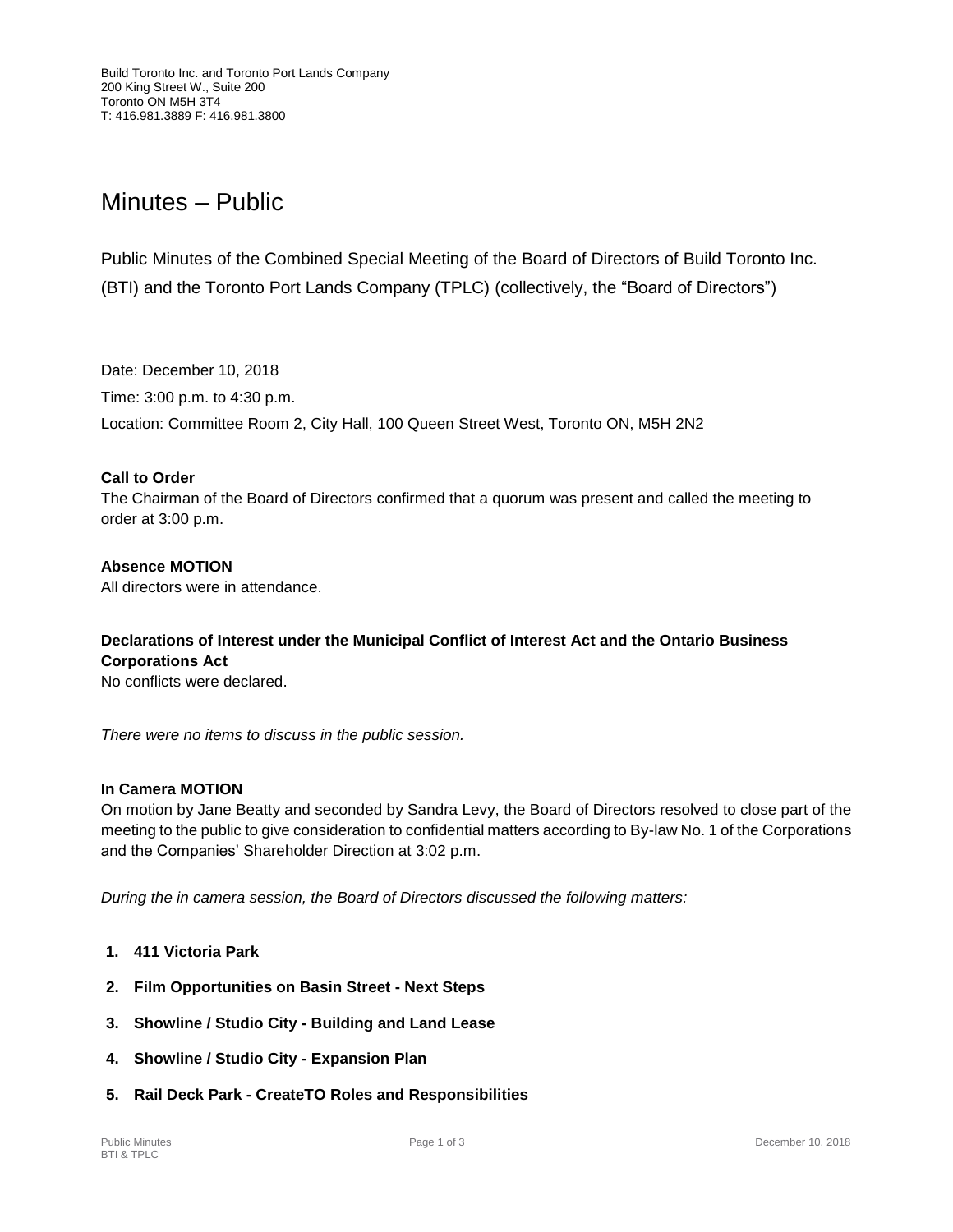# **6. Pinewood Update**

# **7. Confidential Matter**

# **Adjournment**

**MOTION:** On motion by Dino Chiesa and seconded by Dennis Fotinos, the Board of Directors resolved to adopt the recommendations from its closed session and direct that these matters remain confidential in accordance with By-law No. 1 of the Corporations and the Companies' Shareholder Direction. The Board of Directors resumed its public session at 4:25 p.m. and the meeting was adjourned at 4:25 p.m.

#### **Attendance:**

|                    | 3:00 to 3:02 p.m.<br><b>Public Session</b> | 3:02 to 4:25 p.m.<br>In-Camera Session | 4:25 to 4:25 p.m.<br><b>Public Session</b> |
|--------------------|--------------------------------------------|----------------------------------------|--------------------------------------------|
| Dino Chiesa, Chair |                                            |                                        |                                            |
| Ana Bailão         |                                            |                                        |                                            |
| Jane Beatty        | ✓                                          |                                        |                                            |
| Ron Carinci        | ✓                                          | ✓                                      |                                            |
| Dennis Fotinos     |                                            |                                        |                                            |
| Sandra Levy        |                                            |                                        |                                            |
| Marcie Zajdeman    |                                            |                                        |                                            |

 $\checkmark$  Members were present for some or all of the time indicated.

## **Also Present** (at the invitation of the Board):

William Bryck, Executive Advisor, Development & Property Management, CreateTO

Jaspreet Hansra-Kulasingam, Chief Financial Officer, CreateTO

Tharmiha Kanagathasan, Planner, CreateTO

Michael Kraljevic, Executive Advisor, Asset & Portfolio Management & Major Projects, CreateTO

Don Logie, Senior Vice President, Development, CreateTO

David Jollimore, Director, Real Estate Services, City of Toronto

Susan O'Neill, Director, Communications & Marketing, CreateTO

Mary Ormond, Associate General Counsel, CreateTO

Josie Scioli, Deputy City Manager, City of Toronto

Steven Trumper, Chief Legal Counsel and Corporate Secretary, CreateTO